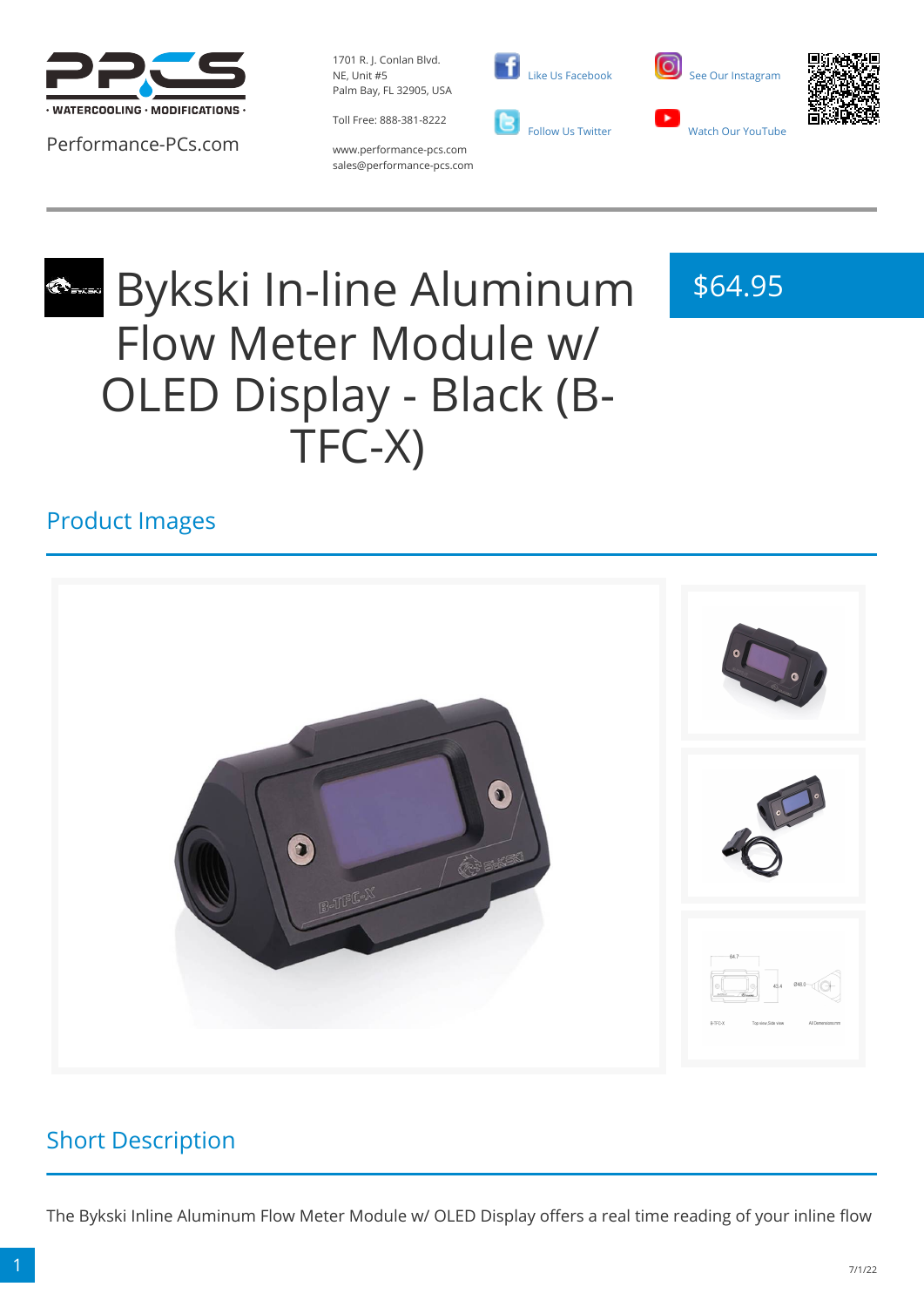rate. The in-line block uses industry standard G1/4 fittings. The all aluminum...

### **Description**

The Bykski Inline Aluminum Flow Meter Module w/ OLED Display offers a real time reading of your inline flow rate. The in-line block uses industry standard G1/4 fittings. The all aluminum module MUST be used in aluminum compatible loops.

#### Features

- Aluminum Component (must be used in aluminum compatible loops)
- G1/4 Thread

#### Specifications

Specifications

- Thread:G1/4
- Color:Black
- Material:Aluminum
- Brand:Bykski

Compatibility

Loop:Aluminum

Parts Included

1x Bykski Aluminum GPU Connection Block w/ OLED Temp Sensor

Warnings

This component has aluminum that comes in contact with the coolant. You MUST use this in an aluminum compatible loop.

Bykski.us is not responsible for any damage caused by or when using this product. Please use at your own risk.